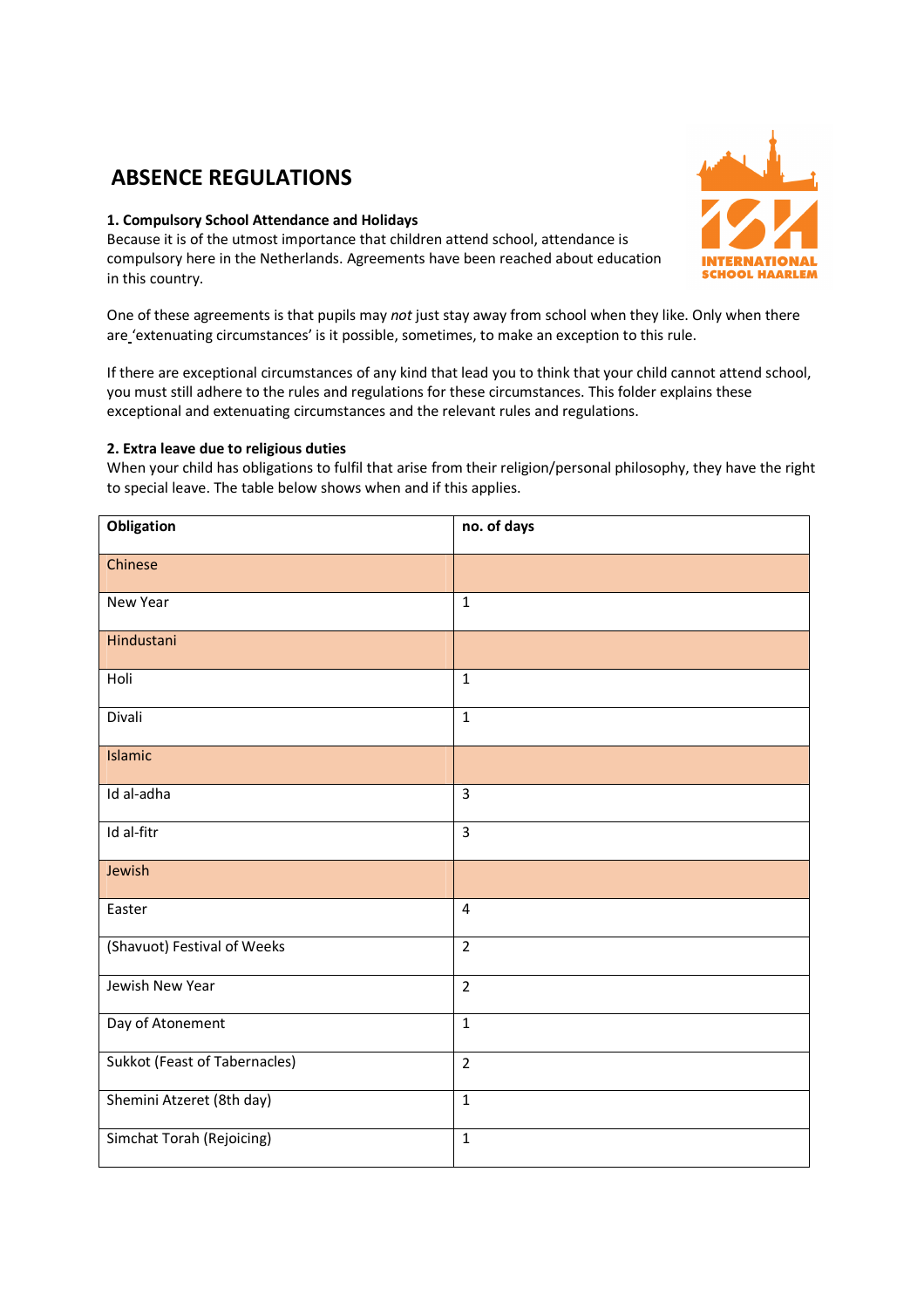For Sabbath and other Jewish feast days the rule is, only those days count where one is not permitted to work, carry or write at all.

There will be no dispensation granted (there is no right to it) for cultural gatherings or festivals.

#### **3. Taking holidays during school term**

The main rule is: it is not permitted to go on holiday during school term (so, outside of school holidays, it is forbidden). Haarlem is in 'regio noord'. Your child is therefore only free from school during the allocated school holidays for this region.

Deviations to this rule may only occur if your family was/is unable to travel during official school holidays because:

- One or both of the parents/guardians works in the hotel/catering industry or the agricultural sector of the community

- AND there is demonstrable proof of extra work needing done during the official summer holiday period. In such a case, the school head may grant your child ten consecutive school days off in one year to allow (the only) family holiday in that school year.

**Request**  Your request must be accompanied by an employer's elucidation, noting the specific problems of summer peak period for your specific occupation.

You must also comply with the following conditions:

- Hand in any written request to the school head at least 8 weeks in advance. This gives time to handle any objections

- The actual holiday period may only encompass 10 consecutive school days and may not be spread over the school year.

- This holiday may not take place in the first two weeks of the school year.

Attention: There will be no dispensation given for mere organisational circumstances at your place of employment such as timetables and rosters in general. There is no such thing as a 'right' to ten days off school, in any shape or form.

## **The circumstances, once leave is given**

If you have been granted extra leave but circumstances dictate that your child can only return later than is planned, it is of the utmost importance that you contact the school head – no longer than 2 days after any hindrance starting. This will help to prevent any possible misunderstandings.

The school head or the school attendance officer could possibly deem the absence as admissible. The request is then settled and the case closed. It could however happen that the absence is deemed inadmissible and in such a case, the school head is duty bound to report it to the relevant party. The school attendance officer will then decide if charges are made. In this case, read part 8.

## **Justifying absence**

To properly judge an absence, the school head (or school attendance officer) requires evidence of said absence. For example, a garage invoice for a broken down car or flight tickets to prove overbooking by an airline.

Unfortunately, it can also occur that your child or other family member takes ill during a holiday, causing your child to return to school later than planned. In cases such as this, it is of the utmost import that you produce a letter from the (foreign) doctor stating the nature of the illness, the duration and the seriousness. This will help to prevent misunderstandings.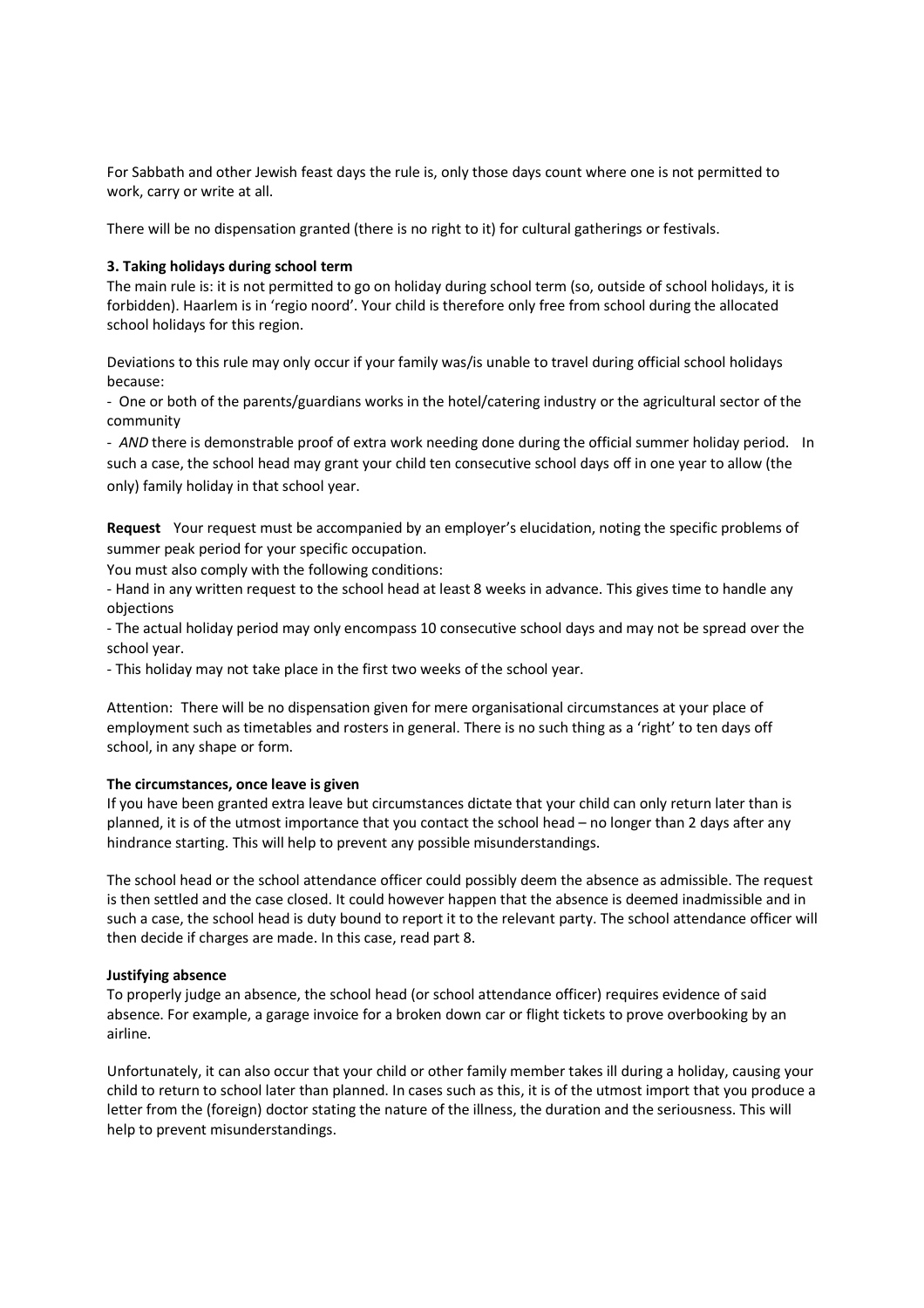## **4. Leave taken due to 'important circumstances'**

'Important' or 'exceptional' circumstances covers those situations that are beyond the control of parents/guardians and/or the child. You can request time off school when this sort of thing applies. Any request must be in writing to the school head - and do supply them with the necessary proofs and written reasons showing why you need it.

You may request time off school under the following circumstances:

- The whole family is moving house: maximum 1 school day.
- Attending the wedding of a blood relative/in-law (to the  $3^{rd}$  degree) In the Netherlands: max. 2 school days Abroad: Europe, max. 5 school days Abroad: outside Europe: max. 10 school days
- Serious illness of a blood relative/in-law (to the 3<sup>rd</sup> degree) where speed is of the essence and you must immediately depart. There is no fixed maximum period for this. The absence will be discussed and judged in hindsight.
- Death of a blood relative/in-law
	- $1<sup>st</sup>$  degree, within NL max. 4 school days
	- 2<sup>nd</sup> degree, within NL max. 2 school days
	- $3<sup>rd</sup>$  and  $4<sup>th</sup>$  degree, within NL max. 1 school day
	- $1<sup>st</sup>$ -4<sup>th</sup> degree, abroad, within Europe max. 5 school days
	- $1<sup>st</sup>$ -4<sup>th</sup> degree, abroad, outside Europe max. 10 school days.
- Celebrating a silver, ruby or golden jubilee (work related) (25, 40, 50 years resp.)
	- and 121⁄2, 25th, 40th, 50th or 60th wedding anniversary of parents/guardians or grandparents max. 1 school day.

# **Explaining degrees of blood relation (or in-law)**

(from the child's point of view)

 $1<sup>st</sup>$  degree: parent/guardian

 $2^{nd}$  degree: sister or brother, grandparent

 $3<sup>rd</sup>$  degree: uncle or aunt (brother of sister of the parent/guardian), niece or nephew (a brother's/sister's child), great-grandparent

 $4<sup>th</sup>$  degree: cousin (parents' brother's/sister's child), great uncle/great aunt (siblings to a grandparent), great, great grandparent

# **The following circumstance will not be considered important**

No importance will be given to the circumstances as listed here and your child has therefore no right to (extra) leave for:

- Family visits/reunions abroad;
- (Great) grandparents' birthdays;
- Meeting (great) grandparents for the first time or after a long period
- Time off school for a child because other children in the family are already, or are still, free;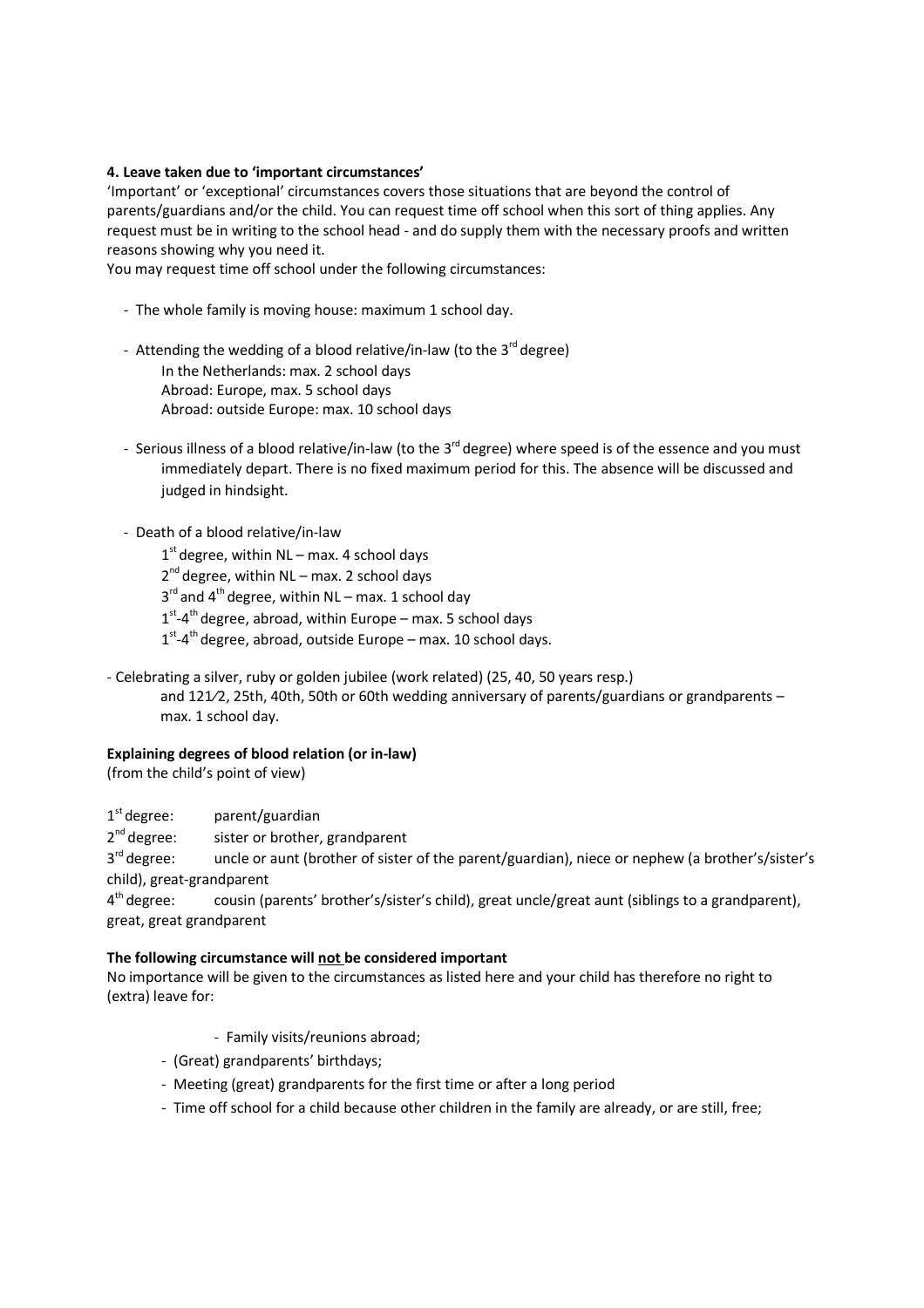- A very long absence, such as a world tour or a sabbatical;
- Cheaper tickets at times other than school holidays;
- When offered a paid holiday by any third party during other than official school holidays;
- A holiday you won that is to take place outside official school holidays;
- Leaving early (or later) to avoid the holiday rush;
- There being no other time to book than during school term;
- Problems due to the spread of school holidays in NL (NB: Haarlem is classed as 'regio noord');
- Timetables and rosters at your place of work whether transport company, taxi drivers, police, firebrigade, etc
- Taking part during school time in trips organised by various sport clubs, music classes or dance schools... etc.
- A combination of all of the above.

These guidelines also apply to those requests for (up to) ten school days off where the school head will give permission (or not).

## **5. Asking for leave and decisions on same**

If you wish to put in a request for extra leave, you will need the special request form. This is available from the school head. Each request for leave is of course different therefore each is judged individually on its merits by the school head or the school attendance officer.

## **Request for up to 10 days leave from school**

Hand in the completed request form to the school head, 8 weeks before the date the leave is to commence. Add any paper evidence to the form that may support your request (something that in some way 'proves' the necessity).

The school head will contact you within 8 weeks of you handing in the request, with their decision. You will receive written confirmation of this decision, for or against.

## **Request for more than 10 days leave from school**

Hand in the completed request form to the school attendance officer, 8 weeks before the date the leave is to commence. You will receive an invitation to discuss and elucidate your request. You will be required to produce evidence of the necessity of the leave requested (something that in some way 'proves' this necessity), so do always take them with you to the interview.

Following upon the interview, the school attendance officer will contact the school head to discuss it with them – this means they will require information from them too – and this information will be taken into account. The school attendance officer will contact you within 8 weeks of you handing in the request, with their decision.

## **6. Subsequent decisions on (extra) leave taken**

There are circumstances that could demand your leaving a.s.a.p., or for instance that your child was unable to return to school on time because of said circumstances.

Such a case could mean that it was impossible for you to request leave in advance. This would then be subsequently decided upon, so 'in hindsight'. It is very important that you provide evidence for the necessity or your sudden departure or later return.

- If your child was absent for up to 10 days, the school head will assess the absence.

- If your child was absent for longer than 10 days, the school attendance officer will assess the absence. The school head or said school attendance officer may decide the following: